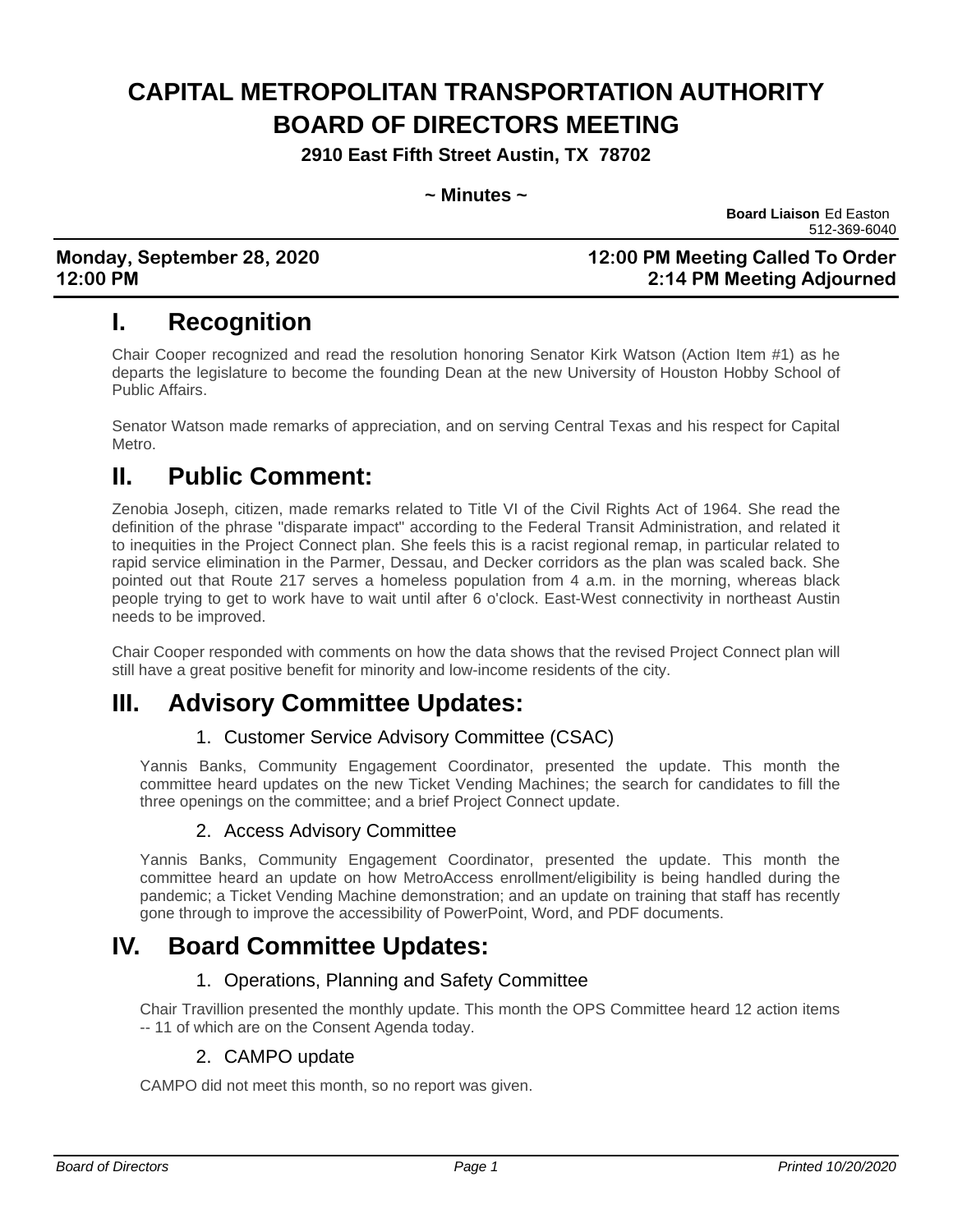#### 3. Finance, Audit and Administration Committee

Chair Mitchell provided the update. This month the FAA Committee recommended one Action Item - the FY2021 Budget -- for action today.

### **V. Consent Items**

Prior to the vote on the Consent Agenda Zenobia Joseph, citizen, commented on two items that appear in the August board meeting minutes. She asked that the phrase "Title VI" be added before the phrase "applicable guidelines", as she feels that without it the phrase is too generic. She also asked that "areas of town" be amended to specify "Northeast" areas. She also noted that the minutes specify North Lamar Transit Center in her prior opposition to ads running on KAZI radio -- her comments were referring to the entirety of North Lamar and not specific to the Transit Center. She wanted to call attention to there being no proposed Pedestrian Hybrid Beacon in the area of North Lamar and Braker Lane where a wheelchair pedestrian was killed.

Board member Renteria asked for clarification on the management of the Pedestrian Hybrid Beacon project. Vice President of Capital Projects Ken Cartwright explained that Capital Metro is contributing money to the City along with a grant from CAMPO to fund the PHBs at the 10 agreed-upon locations, 8 of which are adjacent to transit access.

| <b>RESULT:</b>   | ADOPTED [6 TO 0]                                       |
|------------------|--------------------------------------------------------|
| <b>MOVER:</b>    | Eric Stratton, Board Secretary                         |
| <b>SECONDER:</b> | Sabino Renteria, Board Member                          |
| AYES:            | Mitchell, Cooper, Renteria, Travillion, Stratton, Hill |
| <b>ABSENT:</b>   | Garza                                                  |
| AWAY:            | Kitchen                                                |
|                  |                                                        |

1. Approval of minutes from the July 27, 2020 and August 7, 2020 joint meetings with Austin City Council, and August 24, 2020 board meeting.

2. Approval of a resolution authorizing the President & CEO, or his designee, to execute a contract with Keyrus USA, Inc., for professional consulting services in the implementation of an Enterprise Data Warehouse and Business Intelligence system in an amount not to exceed \$1,634,900.

3. Approval of a resolution authorizing the President & CEO, or his designee, to finalize and execute an Interlocal Agreement with the City of Austin to contribute \$75,000 each year over a three year period for the installation of Pedestrian Hybrid Beacon units for a total not to exceed amount of \$225,000.

4. Approval of a resolution authorizing the President & CEO, or his designee, to finalize and execute an Interlocal Agreement with the City of Georgetown for operation of transit service for an amount not to exceed \$392,301 in FTA funds and \$619,369 in local funds from the City of Georgetown.

5. Approval of a resolution authorizing the President & CEO, or his designee, to finalize and execute an addendum to the interlocal agreement with Capital Area Rural Transportation System (CARTS) for the provision of transit services to the City of Georgetown for a period of one year in an amount not to exceed \$900,000.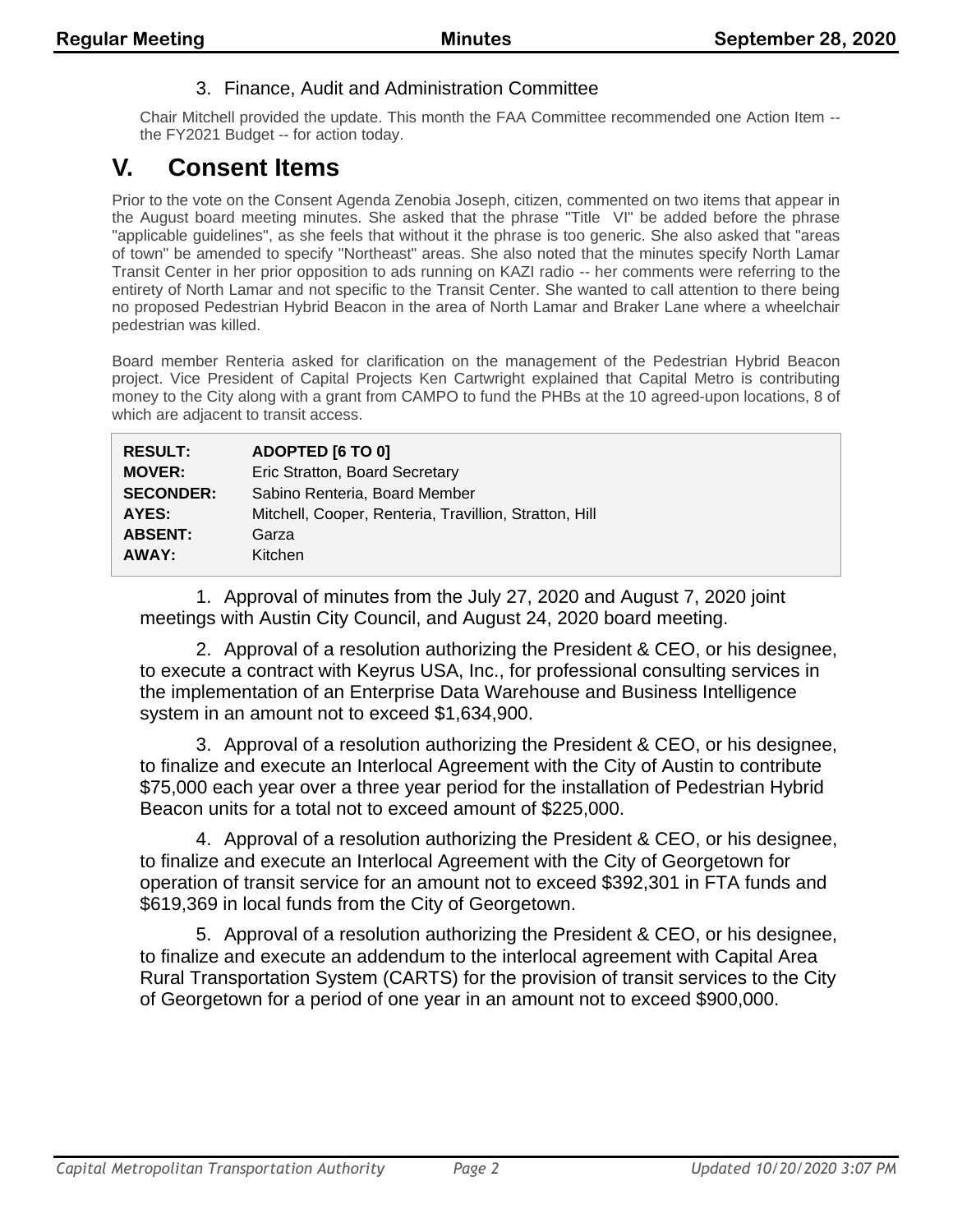6. Approval of a resolution authorizing the President & CEO, or his designee, to negotiate and execute a one-year Amended and Restated Interlocal Agreement (ILA) with Travis County for transit services in urbanized areas in unincorporated areas of the county and for continued implementation of the Travis County Transit Development Plan in an amount not to exceed \$233,308 in FTA Section 5307 funds and \$513,867 in local funds from Travis County per year.

7. Approval of a resolution authorizing the President & CEO, or his designee, to finalize and execute Amendment 1 to Supplement No. 10 to the Master Regional Mobility Agreement with Capital Area Rural Transportation System (CARTS) for the provision of transit services to Travis County for a period of one year in an amount not to exceed \$229,878.

8. Approval of a resolution authorizing the President & CEO, or his designee, to finalize and execute Amendment No. 3 to CARTS Supplement No. 8 to the Master Regional Mobility Agreement with Capital Area Rural Transportation Services (CARTS) for the provision of transit services to the Manor area in an amount not to exceed \$778,572.

9. Approval of a resolution authorizing the President & CEO, or his designee, to finalize and execute an Interlocal Agreement with the city of Pflugerville for operation of Pickup Pilot service for an amount not to exceed \$200,157 in FTA funds and \$310,235 in local funds from the City of Pflugerville.

10.Approval of a resolution authorizing the President & CEO, or his designee, to finalize and execute Amendment No. 2 to the Contracted Service Supplement No. 2 with Capital Area Rural Transportation System (CARTS) for the operation of Route 214 Northwest Feeder for a period of one year in an amount not to exceed \$682,000.

11.Approval of a resolution authorizing the President & CEO, or his designee, to finalize and execute Amendment No. 2 to CARTS Supplement No. 4 to the Master Regional Mobility Agreement with Capital Area Rural Transportation Services (CARTS) for the provision of transit services to the Manor area in an amount not to exceed \$200,000.

### **VI. Action Items:**

1. Approval of a resolution recognizing Senator Kirk Watson for his service to our community.

This item was presented during the Recognition portion of the meeting. Passage was by acclimation.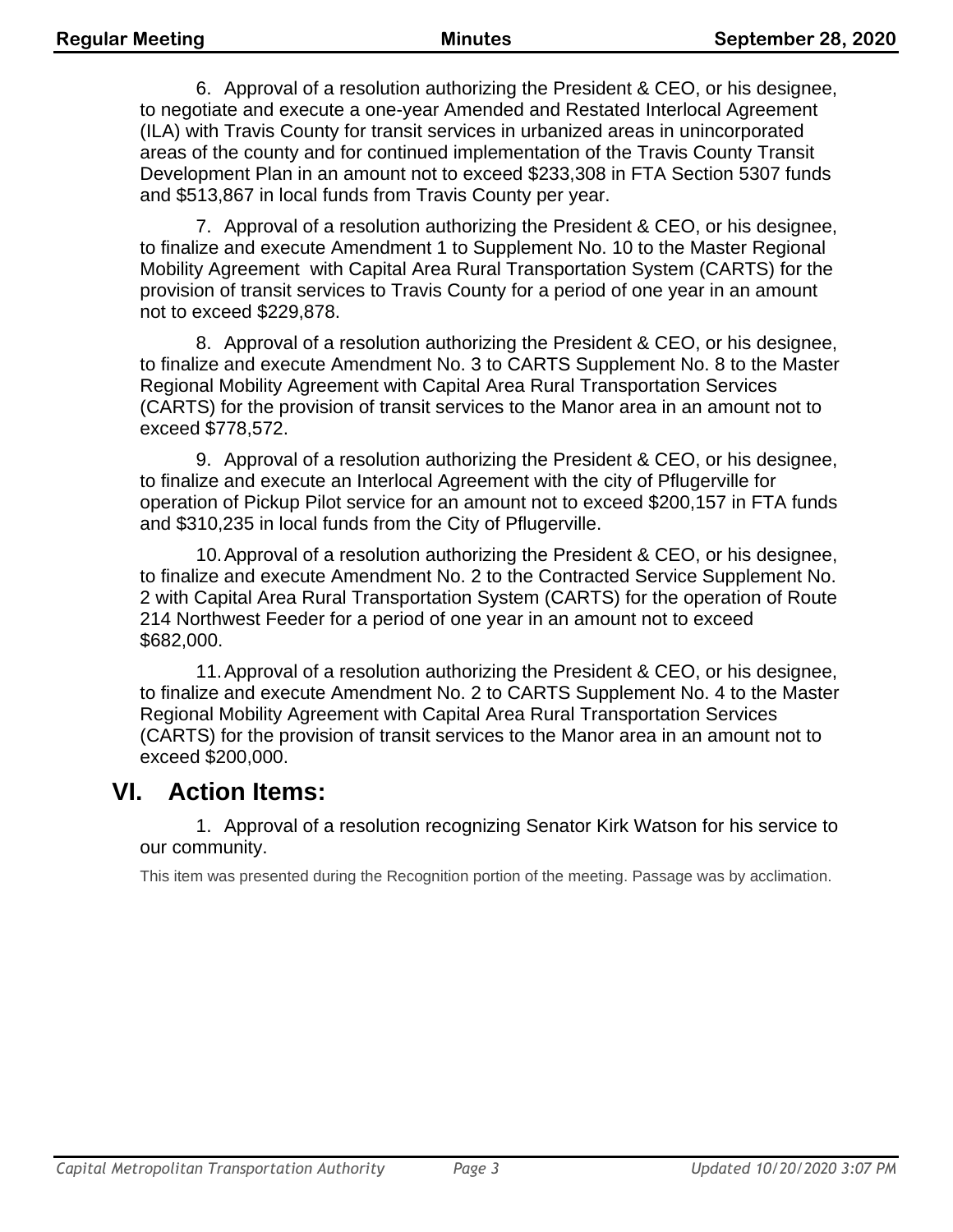| <b>RESULT:</b>   | ADOPTED [6 TO 0]                                       |
|------------------|--------------------------------------------------------|
| <b>MOVER:</b>    | Wade Cooper, Chair                                     |
| <b>SECONDER:</b> | Terry Mitchell, Board Member                           |
| AYES:            | Mitchell, Cooper, Renteria, Travillion, Stratton, Hill |
| <b>ABSENT:</b>   | Garza                                                  |
| AWAY:            | Kitchen                                                |

2. Approval of a resolution authorizing the President & CEO, or his designee, to finalize and execute contracts for Construction Observation and Coordination Services with Aken Industries, LLC, Freese and Nichols, Inc. and Square One Consultants, Inc. for one, two-year base period and five, one-year option periods for a combined seven year total amount not to exceed \$14,000,000.

Vice President of Capital Projects Ken Cartwright presented this item.

Capital Metro used these types of services since about 2013to work with our contractors to insure that our projects are built to specification. They also coordinate inspections and safety certifications, and troubleshoot issues and problems as they occur on site. Currently the services are being used on our Electric Bus Yard and Downtown Station projects.

We currently work with two of the three recommended firms -- Aken Industries and Freese and Nichols. Square One is also a recommended firm to be added to the rotation. Funding for these services is included in individual project budgets.

| <b>RESULT:</b>   | ADOPTED [6 TO 0]                                       |
|------------------|--------------------------------------------------------|
| <b>MOVER:</b>    | Jeffrey Travillion, Board Member                       |
| <b>SECONDER:</b> | Eric Stratton, Board Secretary                         |
| AYES:            | Mitchell, Cooper, Renteria, Travillion, Stratton, Hill |
| <b>ABSENT:</b>   | Garza                                                  |
| AWAY:            | Kitchen                                                |

3. Approval of a resolution authorizing the President & CEO, or his designee, to finalize and execute a contract with Tolar Manufacturing for the fabrication and delivery of bus stop shelters with solar lights for one base year and four option years in the amount of \$870,760, plus \$435,380 (50%) contingency for a total not to exceed amount of \$1,306,140.

Vice President of Capital Projects Ken Cartwright presented this item.

Ken reviewed the terms of the contract with Tolar, and then provided an explanation of the high contingency percentage. We have now reached our board-approved service standards goal of providing shelters at all stops that have 50 or more boardings per day, but we still have the need to purchase shelters as service moves, new stops are build, or shelters are overdue for refurbishment.

The high contingency figure is allow for flexibility if the Austin area has a better-than-expected economic recovery, at which time we may wish to accelerate the purchase of these shelters.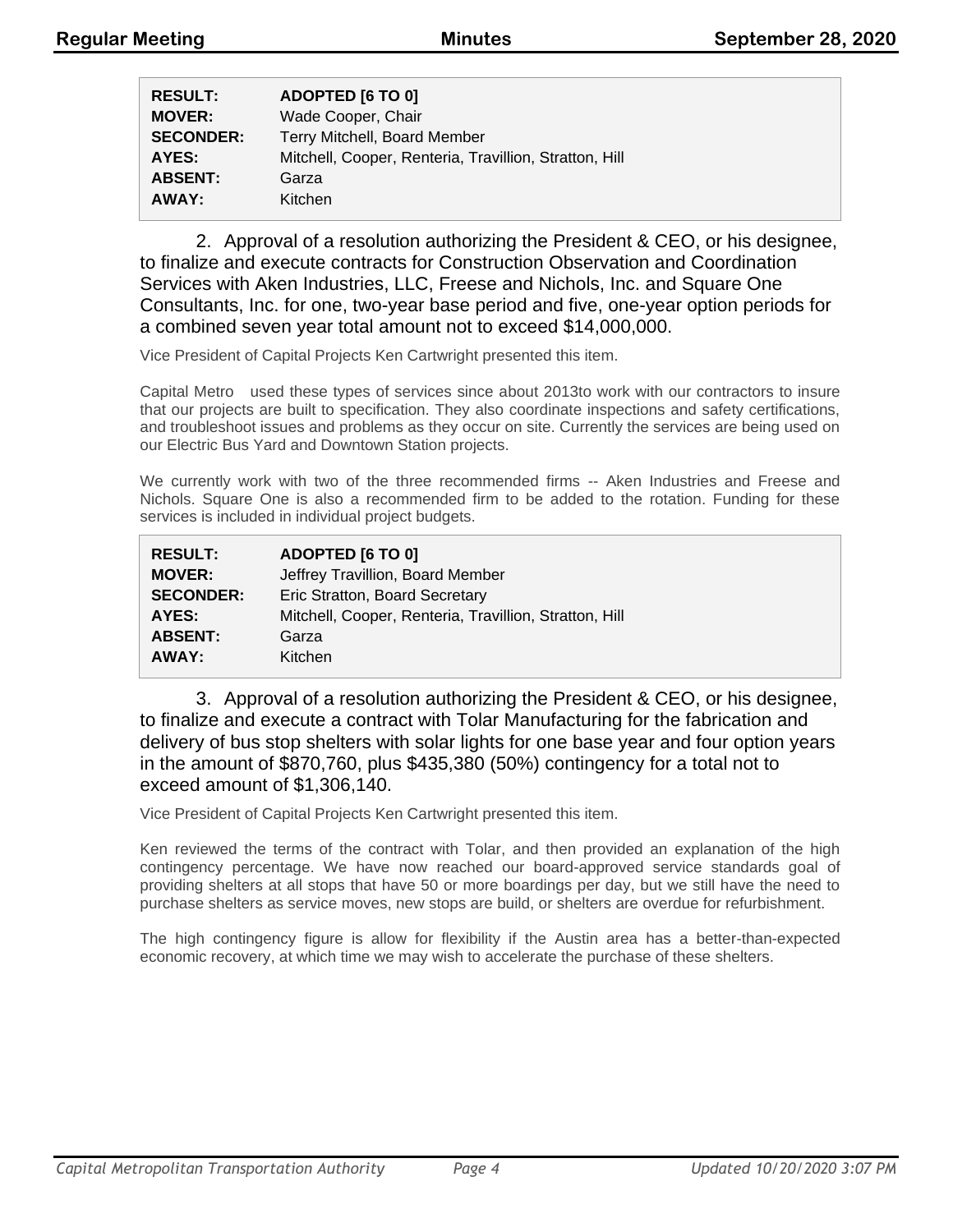| <b>RESULT:</b>   | ADOPTED [6 TO 0]                                       |
|------------------|--------------------------------------------------------|
| <b>MOVER:</b>    | Jeffrey Travillion, Board Member                       |
| <b>SECONDER:</b> | Troy Hill, Board Member                                |
| AYES:            | Mitchell, Cooper, Renteria, Travillion, Stratton, Hill |
| <b>ABSENT:</b>   | Garza                                                  |
| AWAY:            | Kitchen                                                |

#### 4. Approval of a resolution adopting the Fiscal Year 2021 Operating and Capital Budget and Five-Year Capital Improvement Plan.

CFO Reinet Marneweck presented this item.

Reinet presented a summary of the proposed FY2021 Budget, both operating and capital. The budget is sound and balanced, and is approximately a \$15 million reduction from this year's budget to account for the slowdown in the economy due to the pandemic. Reinet reviewed the approach and measures taken to account for COVID-19 and highlighted the funding received under the CARES Act. She also highlighted major projects in the Capital Improvement Plan, including the electric bus fleet, future mobility hubs, customer payment systems, and Broadmoor rail station. She also discussed the preliminary commitment to Project Connect and the Austin Transit Partnership if the ballot initiative is successful in November.

Reinet thanked the board and staff including Budget Director Kevin Conlan for their efforts and fiscal adaptability in light of the changes necessitated by the pandemic.

Zenobia Joseph, citizen, made comments where she again advocated for the inclusion of a public restroom when the renovations of the North Lamar Transit Center get underway. She also wanted the board to recognize that Pickup zones require transfers, and should not be a substitute for fixed route service because they cause double the wait times. She would ask that service on Route 240 Rutland to St. David's and Route 392 to the Arboretum be restored, referencing a 2014 Project Connect study showing strong job growth in that area. Money could be taken from CARES Act funding or the Security budget.

Board Member Stratton thanked Reinet and staff for their efforts and for putting together such a transparent and sound plan despite the turmoil caused by the virus. Chair Cooper echoed those comments.

| <b>RESULT:</b>   | ADOPTED [6 TO 0]                                       |
|------------------|--------------------------------------------------------|
| <b>MOVER:</b>    | Eric Stratton, Board Secretary                         |
| <b>SECONDER:</b> | Sabino Renteria, Board Member                          |
| AYES:            | Mitchell, Cooper, Renteria, Travillion, Stratton, Hill |
| <b>ABSENT:</b>   | Garza                                                  |
| AWAY:            | Kitchen                                                |

### **VII. Presentations:**

#### 1. Project Connect Update

Project Connect Program Officer Dave Couch, Executive Vice President of Planning and Development Sharmila Mukherjee, and Vice President of Demand Response and Innovative Mobility Chad Ballentine gave the presentation.

Dave first reviewed current Project Connect initiatives. Progress is being made on advancing the new MetroRapid routes, along with preparation for new Pickup Zones. Dave also presented the Initial Investment Sequence and timeline. He gave an overview of the three new MetroRapid lines and how they will advance through the federal funding process, which would be through the FTA's Small Starts